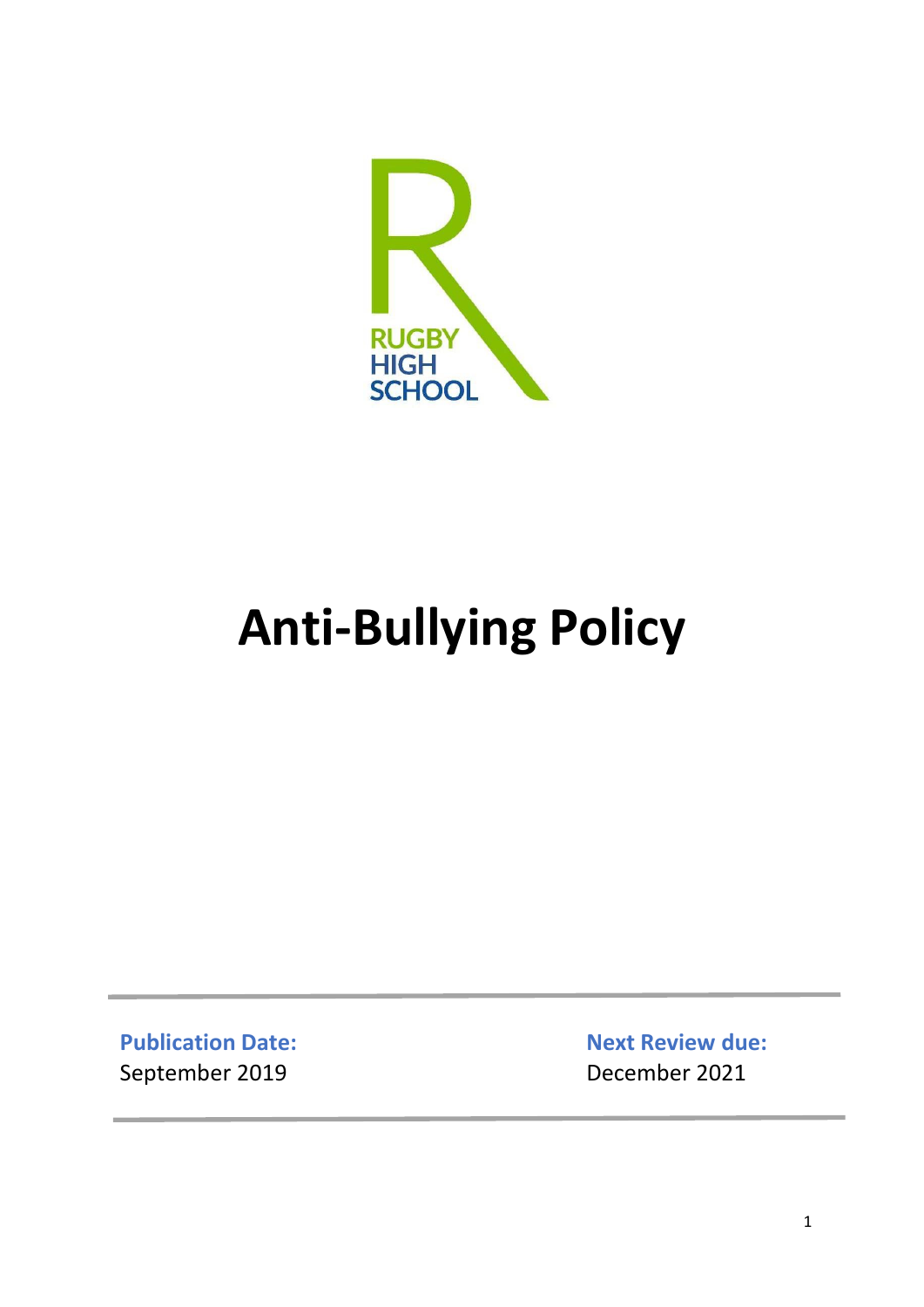# **Rugby High School**

# **Anti-Bullying Policy**

This policy is informed by 'Preventing Bullying Advice for headteachers, staff and governing bodies DfE 2017' and *Keeping Children Safe in Education 2019*. This policy should be read in association with the school's Safeguarding and Child Protection Policy which includes the Peer on Peer Abuse Policy **(**of which this policy forms a part) and its eSafety Policy.

# **Statement on Bullying**

Bullying of any kind is unacceptable and will not be tolerated in this school. Everybody has the right to be treated with respect. We are committed to providing a caring, friendly and safe environment for all of our students so they can learn in a relaxed and secure atmosphere. If bullying does occur, all students should be able to tell someone and know that incidents will be dealt with promptly and effectively. This means that anyone who knows that bullying is happening is expected to tell a member of staff, who will then follow the anti-bullying procedure.

# **What is bullying?**

Bullying is behaviour by an individual or group, repeated over time, that intentionally hurts another individual or group either physically or emotionally. Bullying can take many forms. Bullying can be:

- Emotional: being unfriendly, excluding, tormenting (e.g. hiding books, threatening gestures)
- Physical: pushing, kicking, hitting, punching or any use of violence
- Racist: racial /religious taunts, graffiti, gestures
- Sexual: unwanted physical contact or sexually abusive comments or comments focussing on the issue of sexuality
- Verbal: name-calling, sarcasm, spreading rumours, teasing
- Cyber-bullying: 'virtual' bullying occurs online. It can occur in or outside school at all times of the day, with a potentially bigger audience, and more accessories as people forward on content at a click.

Bullying involves an imbalance of power between the perpetrator and the victim. This may involve perpetrators of bullying having control over the relationship making it difficult for those they bully to defend themselves. The imbalance of power can manifest itself in several ways, it may be physical, psychological (knowing what upsets someone), derive from an intellectual imbalance, or from having access to the support of a group, or the capacity to socially isolate. It can result in the intimidation of a person or persons through the threat of violence or by isolating them either physically or online.

## **Bullying which occurs outside school premises**

School staff members have the power to discipline students for misbehaving outside the school premises under Sections 90 and 91 of the Education and Inspections Act 2006. This may include bullying incidents that occur off the school premises, such as on school or public transport, outside local shops, or in a town or village centre or online outside of school hours.

## **Why is it Important to Respond to Bullying?**

Bullying, especially if left unaddressed, can have a devastating effect on individuals. It can be a barrier to their learning and have serious consequences for their mental health. Bullying does not only affect an individual during childhood but can have a lasting effect on their lives well into adulthood. Low-level disruption and the use of offensive language can in itself have a significant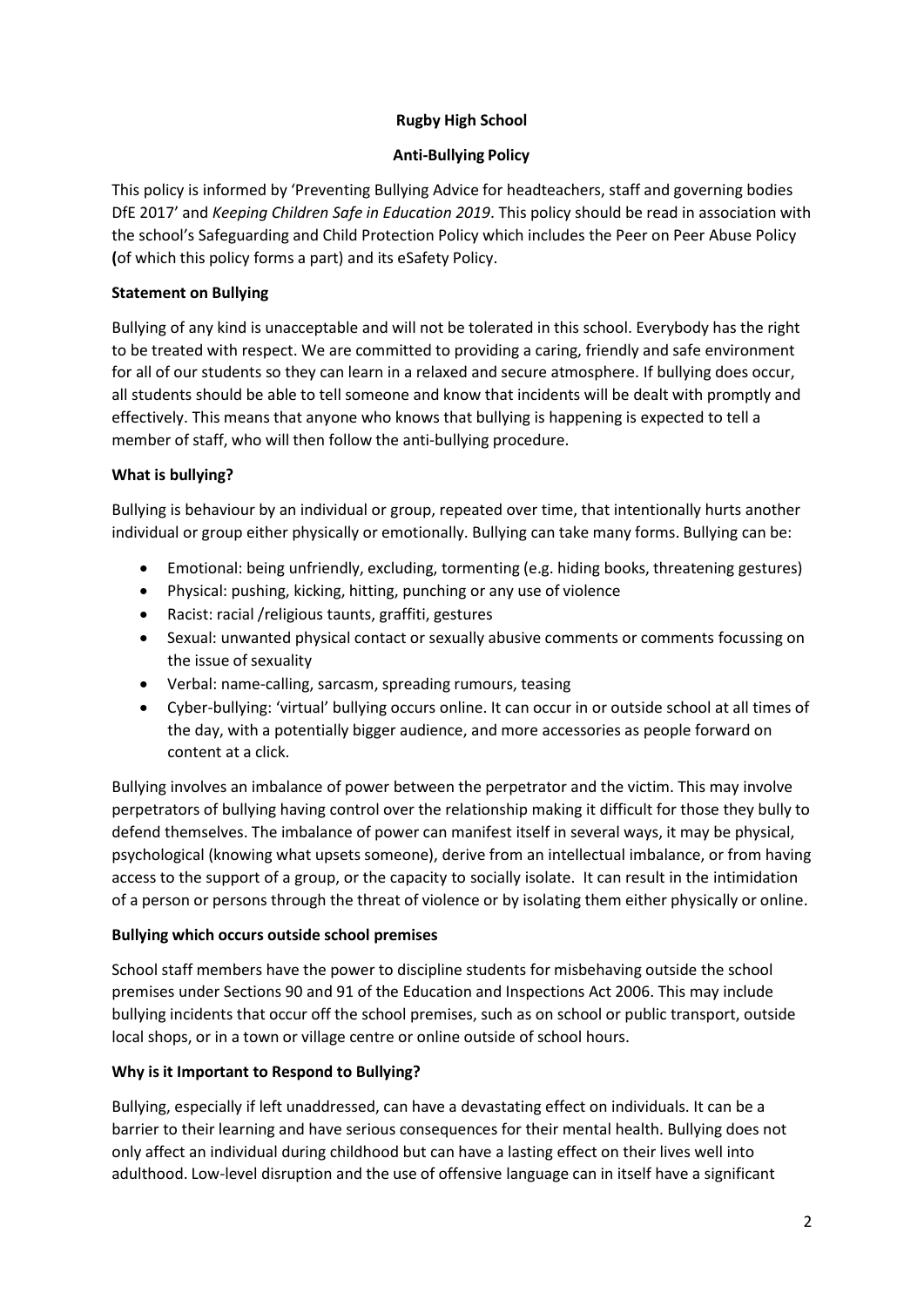impact on its target. It is unacceptable and should never be left unchallenged or dismissed as banter or horseplay.

## **The School's Duties**

The Education (Independent School Standards) Regulations 2014 provide that the proprietor of an Academy or other independent school ensures that bullying at the school is prevented in so far as reasonably practicable, by the drawing up and implementation of an effective anti-bullying strategy.

A key provision in The Equality Act 2010 is the Public Sector Equality Duty (PSED), which came into force on 5 April 2011 and covers age, disability, gender reassignment, pregnancy and maternity, race, religion or belief, sex and sexual orientation. The Duty requires public bodies to have due regard to the need to:

- eliminate unlawful discrimination, harassment, victimisation and any other conduct prohibited by the Act
- advance equality of opportunity between people who share a protected characteristic and people who do not share it
- foster good relations between people who share a protected characteristic and people who do not share it.

## **Criminal law**

Although bullying in itself is not a specific criminal offence in the UK, it is important to bear in mind that some types of harassing or threatening behaviour – or communications – could be a criminal offence, for example under the Protection from Harassment Act 1997, the Malicious Communications Act 1988, the Communications Act 2003, and the Public Order Act 1986.

If the DSL feels that an offence may have been committed she/he should seek assistance from the police. For example, under the Malicious Communications Act 1988, any person who sends an electronic communication which conveys a message which is indecent or grossly offensive, a threat, or information which is false and known or believed to be false by the sender, is guilty of an offence if their purpose in sending it was to cause distress or anxiety to the recipient.

## **Signs and Symptoms of Bullying**

Children are sometimes reluctant to disclose bullying either because of threats or because they believe that disclosure will make the problem worse so it is especially important that adults are alert to the signs and symptoms that a child may be being bullied. These may include if a student:

- is frightened of walking to or from school
- $\bullet$  doesn't want to go on the school / public bus  $\mathbb B$  begs to be driven to school
- changes her usual routine
- is unwilling to go to school (school phobic)
- begins to truant
- becomes withdrawn, anxious or lacking in confidence
- starts stammering
- attempts or threatens suicide or runs away
- cries herself/himself to sleep at night or has nightmares
- $\bullet$  feels ill in the morning **D** begins to do poorly in school work
- comes home with clothes torn or books damaged
- has possessions which are damaged or " go missing"
- asks for money or starts stealing money (to pay bully)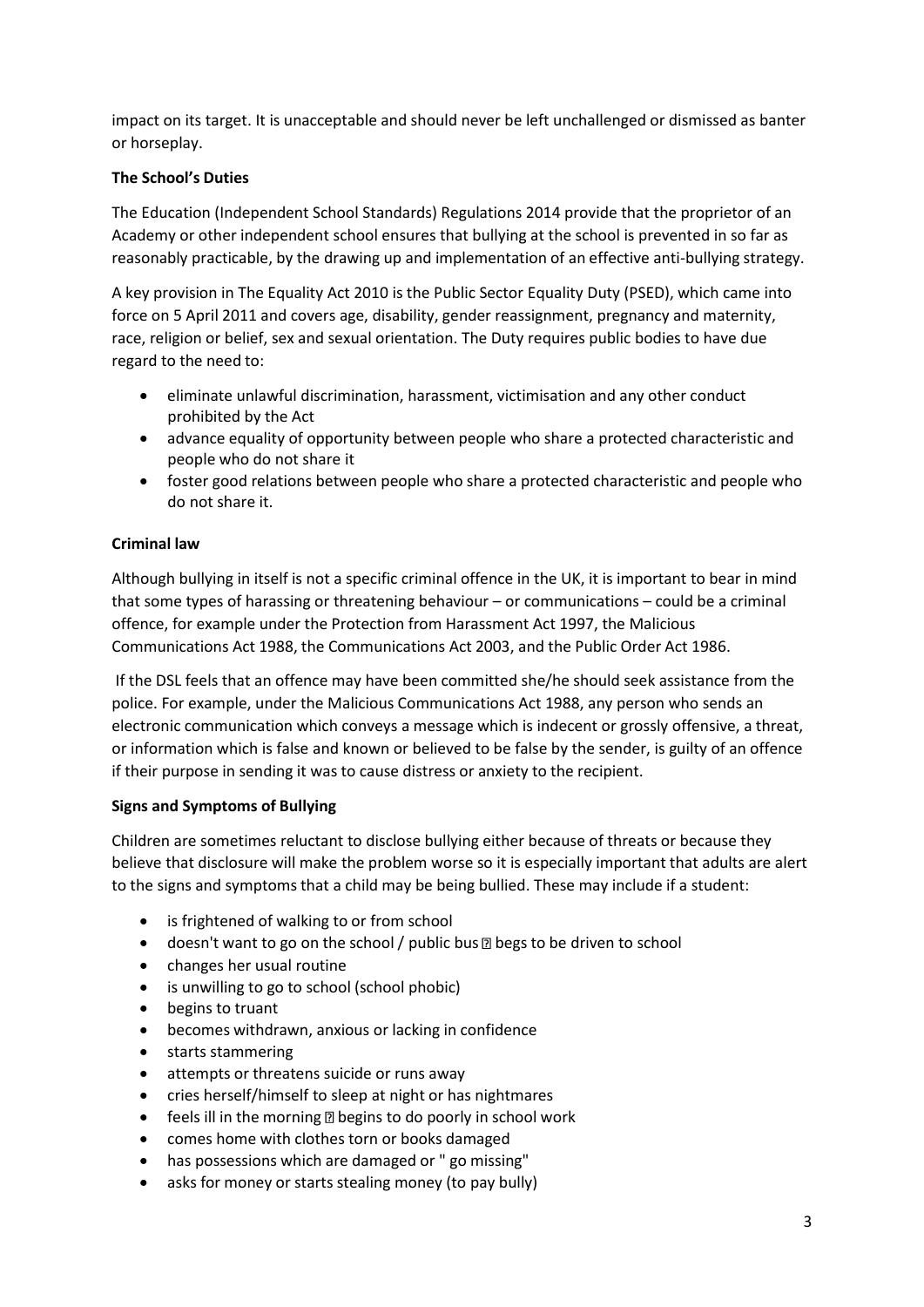- has dinner or other monies continually "lost"
- has unexplained cuts or bruises
- **•** comes home starving (money / lunch has been stolen)  $\mathbb{D}$  becomes aggressive, disruptive  $\sigma$ unreasonable
- is bullying other students or siblings
- stops eating
- is frightened to say what's wrong
- gives improbable excuses for any of the above
- is afraid to use the internet or mobile phone
- is nervous and jumpy when a cyber message is received

These signs and behaviours could indicate other problems, but bullying should be considered a possibility and should be investigated. Students with a Special Educational Need, Looked After Children and formerly Looked After Children are amongst the groups of students who are especially vulnerable to bullying.

## **Reporting Bullying**

Bullying is a form of abusive behaviour and is not acceptable. Students who experience bullying and their parents and carers are encouraged to report instances promptly to a member of staff. Prompt reporting means that the incident can be investigated and early help put in place to support the victim and support (and if necessary impose a sanction on) the perpetrator.

Any member of staff who receives a disclosure in relation to bullying should treat it as a safeguarding matter and should follow the guidance in the school's Safeguarding and Child Protection Policy with regard to listening to the disclosure, reporting and recording it (using either My Concern or a green form).

## **Investigating Bullying**

Depending on the nature of the allegation bullying may be investigated by a Designated Safeguarding Lead or the task may be delegated to another member of staff such as a pastoral manager or a form teacher. If the DSL has reason to believe that the matter may need to be referred to Children's Services or the police, he/she will take advice in relation to the original disclosure first before commencing any school investigation so as to ensure that any external processes are not compromised.

It is very important that the investigator establishes clearly what happened, when and whether or not there were any witnesses or any evidence that might shed further light on what has happened. Hasty judgments should be avoided.

Bullies often seek to isolate their victims and there will be circumstances in which it may be impossible to find independent witnesses or other evidence to corroborate accounts received from those involved in an incident. On occasions staff investigating an incident may have to use their professional judgement when considering uncorroborated and conflicting evidence.

The students involved will be asked to provide signed and dated written accounts. These may provide the starting point for further investigation and questioning. Investigators should bear in mind that students who bully others are often in need of help and support themselves and this should be explored in the course of the investigation and reflected in the outcome.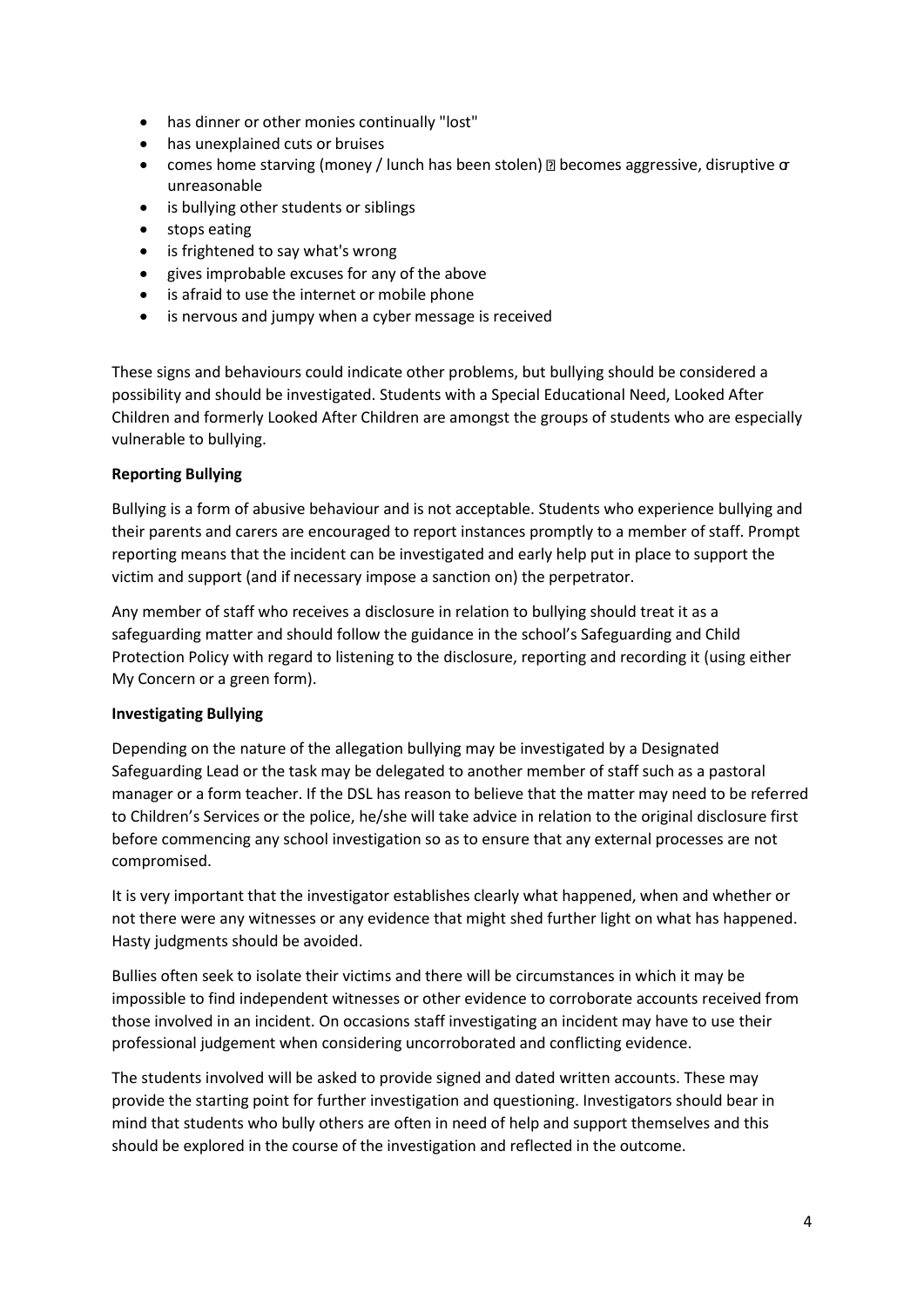It is very important that the investigator listens carefully to what students, especially the victim, have to say. The victim should be consulted and informed about next steps, especially with regard to the nature of support.

The investigation and any accompanying documentation should be logged on My Concern.

Parents/carer are key partners in helping the school to address bullying. They should be informed about the investigation, its outcome (including consultation about any suggestions/enquiries regarding early help) and any sanction.

#### **Investigation Outcomes and Sanctions**

The investigator will set in his/her report, the nature of the allegation, his/her review of the evidence and his/her conclusions. The possible outcomes are:

**Allegation proven:** this means that there is sufficient evidence to substantiate the allegation.

**Allegation not proven:** this may be because there is insufficient evidence to establish that what has alleged took place. It does not mean that what has alleged did not occur, just that there is insufficient evidence in the investigator's opinion to establish that it did.

**False Allegation:** in this case there is evidence to establish that what was alleged did not take place. In these circumstances, the investigator is asked to consider whether there is a malicious element to the allegation (i.e. was the allegation made falsely with the deliberate intention of getting the person who is the subject of the allegation into trouble).

In cases where there is insufficient evidence to substantiate an allegation, the investigator should still give consideration to what measures need to be put in place to protect the victim (ie what measures would they have put in place, or would they have recommended be put in place, to protect the victim had there been sufficient evidence to substantiate the allegation).

In cases where the allegation is judged to be false, it is essential to consider what support measures need to be put in place to support the alleged perpetrator as well as the alleged victim.

## **Early Help**

It is recognised that both victims and perpetrators may benefit from the provision of early help. Early Help includes help and support provided by the school e.g. treasuring ourselves group, building a circle of protection, buddying and or mentoring, counselling, a formal Early Help Assessment involving both the student and their parents and carers and a variety of external agencies. Early help is not a sanction. Early intervention is a means of supporting students. Early help requires the consent of those to whom it is offered. It may be offered to victims and to perpetrators irrespective of whether or not an allegation is proven, not proven or judged to be false.

## **Sanctions**

The nature of any sanctions will depend on the nature of the incident, the context in which it has occurred. More serious sanctions (including an exclusion) can only be imposed by the headteacher. In considering any sanctions, the investigator should consider what educative element needs to be included in the sanction e.g. if the investigator is recommending a detention as a sanction, what type of learning do they recommend takes place during the detention? Educative work may include, but is not limited to: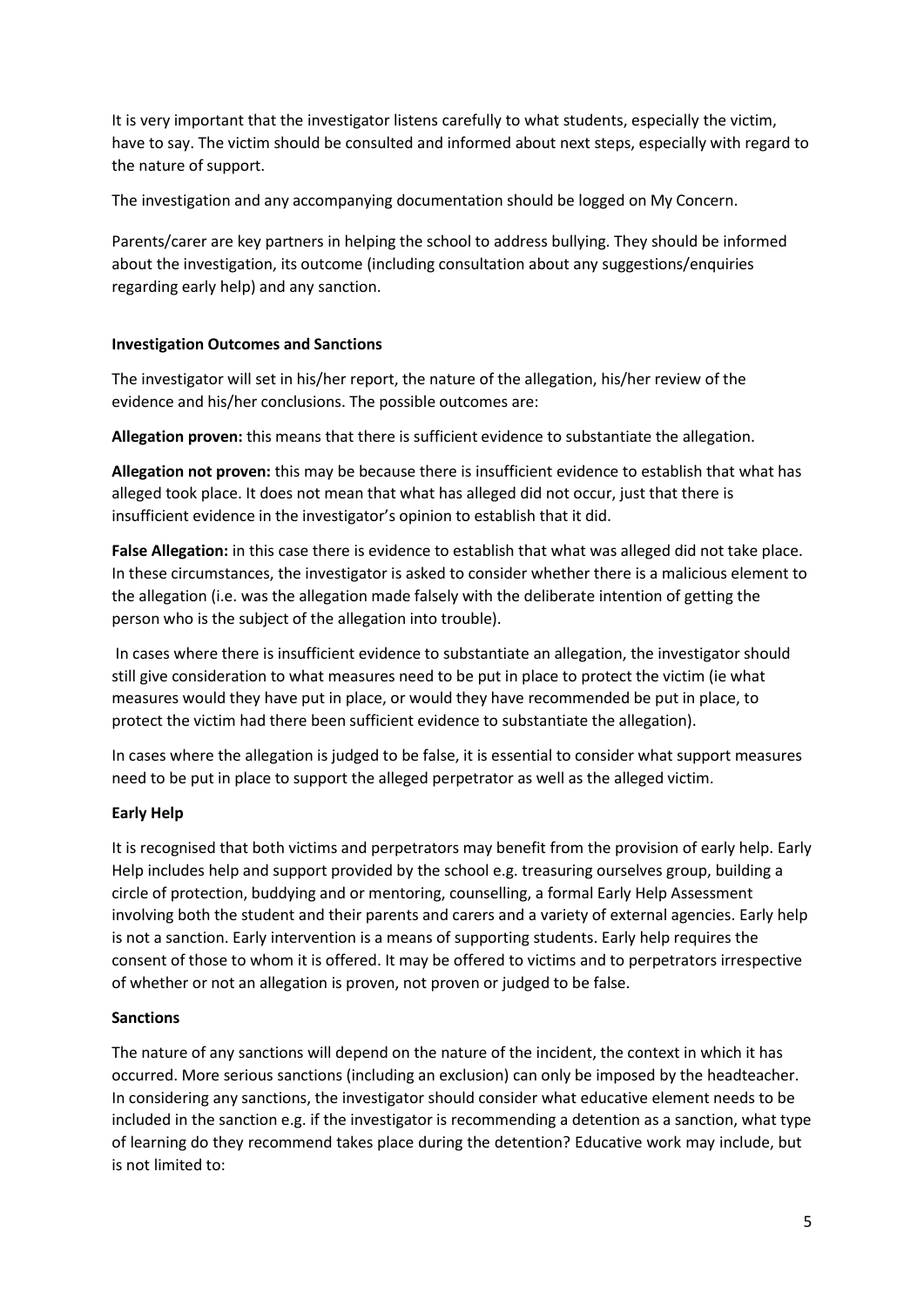- reflection on the incident, identification of the unacceptable behaviour(s) and a magic wand exercise (if you had a magic wand and could rerun time, what would you do differently and why?)
- research either general or specific on the impact of this behaviour or similar behaviour on victims. This might be followed by reflection on their behaviour, and its possible impact on their victim
- advice and guidance to students: this might include advice about how to behave towards others, advice about sources of support (both external and internal) for support for students who are facing difficulties, suggestions for how the school might reduce incidents of bullying.

## **Cyber-bullying**

Online bullying (cyberbullying) can occur at any time. Cyberbullying, like other forms of bullying, affects self-esteem/self-confidence and can have a detrimental effect on mental health and wellbeing, in the worst cases leading to self-harm and suicide. It may have its roots in a single abusive comment which is liked, reposted or forwarded by others.

The school has a duty to act to protect its students from bullying whether it occurs face to face on school premises or online. Incidents of cyberbullying will be investigated in a similar way to incidents of face to face bullying. The school will encourage students to use blocking and reporting functions on social media platforms and, if necessary, will help students and parents to request that material be removed or taken down. The school is committed to working with other schools and external agencies to tackle cyber-bullying. Students are educated about cyberbullying in PHSE, Computing and through assemblies and specialist workshops.

## **The Different Forms of Cyber-Bullying**

(drawn from Childnet International Cyberbullying Understand, Prevent and Respond Guidance for Schools)

## **Threats and intimidation**

• Threats can be sent by mobile phone, email, within online games, via comments on websites, social networking sites or message boards.

• Threats can include violence, including sexual violence, or threats to disclose information about someone that may harm them, or that they are not ready to share – for example, the threat to make someone's sexual orientation or gender identity known (to 'out' someone) when they may not feel ready for this.

## **Harassment or stalking**

• Repeatedly sending unwanted text or instant messages, or making phone calls (including silent calls).

• Using public forums, such as social networking sites or message boards, to repeatedly harass, or to post derogatory or defamatory statements.

• Tracking someone's activity and collecting information about them, for example by searching databases and social network services; by pretending to be other people and 'friending' the person; or by using spyware.

• Doxing: the practice of posting personal information about someone online without their permission.

## **Vilification/defamation**

• Posting upsetting or defamatory remarks about an individual online, or name-calling, general insults, and prejudice-based bullying, for example sexist, homophobic and racist messages.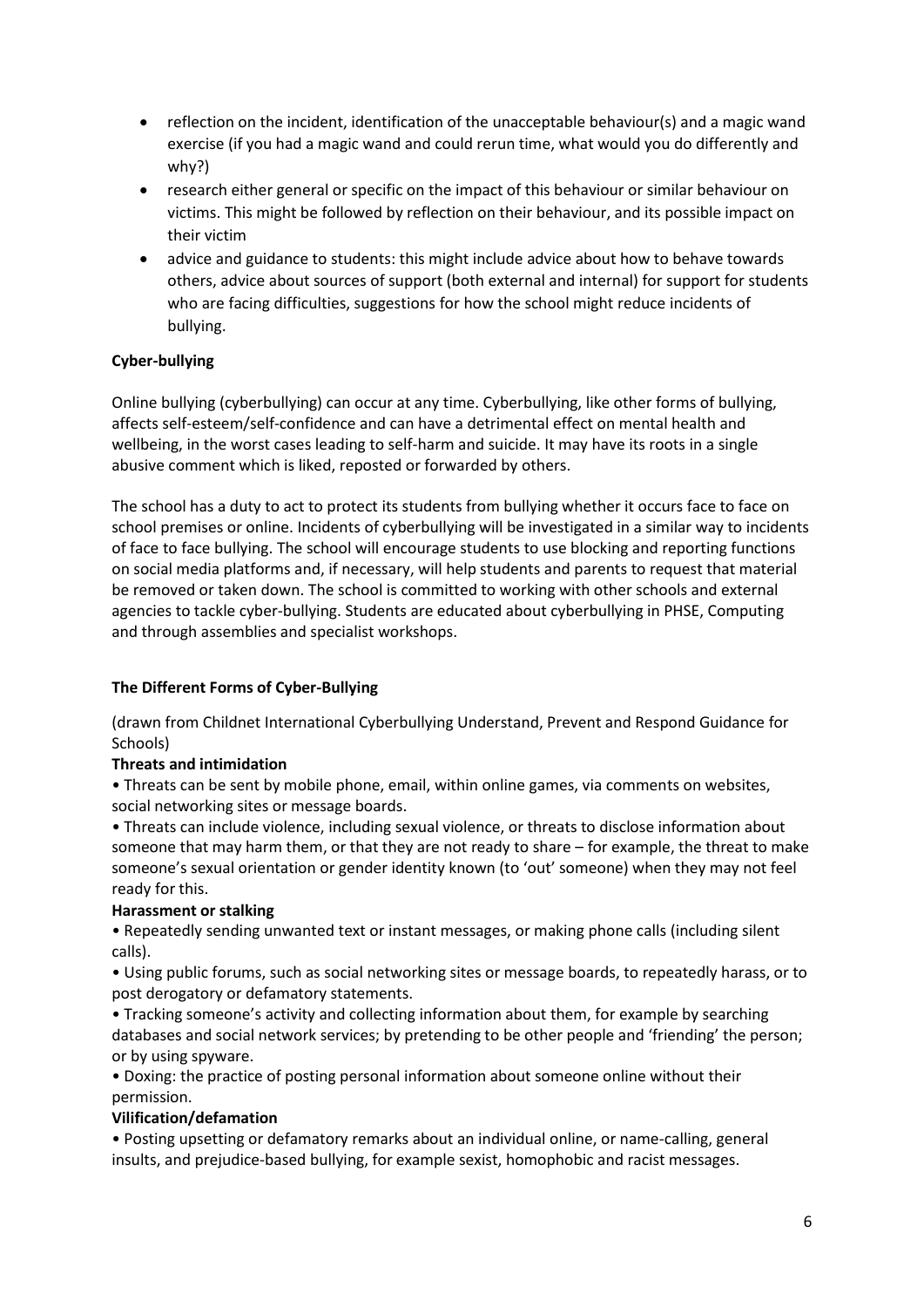• 'Slut-shaming' attacking girls and women on the grounds of perceived or fabricated transgressions of socially acceptable sexual behaviours i.e. reposting of texts or images, or the fabrication of information.

#### **Ostracising/peer rejection/exclusion**

• Online exclusion may be harder to detect than people being marginalised in a physical space, such as a classroom.

• On some services, it is possible for members to set up a closed group, which can protect members from unwanted contact, but can also be used to exclude others. Functions that can be used to block abusive behaviour can also be used to exclude others online.

#### **Identity theft/unauthorised access and impersonation**

• 'Hacking' is generally used to mean accessing someone else's account, by finding out or guessing their username and password information for example. Unauthorised access to computer material is illegal. Often hacking is followed by information or document being changed or shared.

Sometimes people pretend to be someone else online. On occasions, the impersonator may behave in a way calculated to get the person that they are impersonating into trouble. This should be borne in mind when investigating cases of cyberbullying.

#### **What makes Cyberbullying Different?**

The use of technology in cyberbullying means that there are some significant differences between this and bullying that takes place in physical spaces. Online communications leave a digital trail so it is often easier to establish what has happened because the evidence is online. A single incident – one upsetting post or message – may escalate into cyberbullying involving a number of people over time.

People do not have to be physically stronger, older, or more popular than the person they are bullying online. Cyberbullying is not confined to a physical location and it can take place at any time. It is very difficult for victims to create a safe, private space. Online content can be hard to remove, and can be re-circulated and reposted. The potential numbers of people who can see content posted online is very large. Single incidents of online abuse can quickly escalate into cyberbullying, for example, by reposting, sharing and commentary. The person being bullied does not always know the identity of the person or people bullying them. They will not know who has seen the abusive content and that can create a lot of anxiety.

Initial incidents escalate because of sharing and reposting. By endorsing or reposting someone else's abusive post people are actively participating in bullying, although they often don't recognise this.

The following groups of students are particularly vulnerable to cyberbullying:

- $\bullet$  girls
- students with special education needs and disabilities
- **•** students who identify as gay, lesbian, bisexual or transgender

Students may also be targeted because of their race, ethnicity or national origin, or religion.

#### **Searching Electronic Devices**

The Education Act 2011 amended the power in the Education Act 1996 to provide that when an electronic device, such as a mobile phone, has been seized by a member of staff who has been formally authorised by the headteacher, that staff member can examine data or files, and delete these, where there is good reason to do so. This power applies to all schools and there is no need to have parental consent to search through a young person's mobile phone.